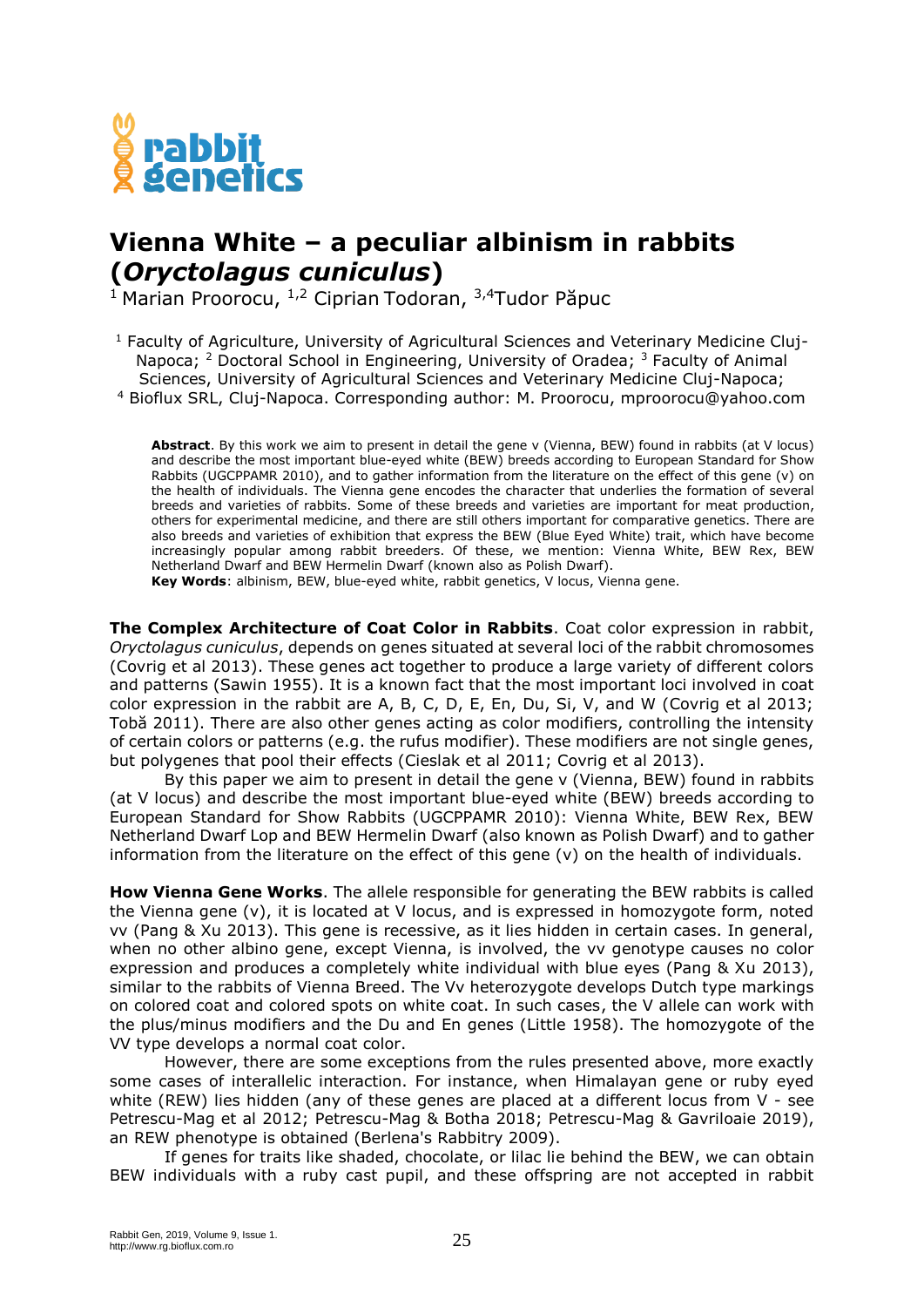exhibitions (Berlena's Rabbitry 2009). Therefore, the suggestion is to cross almost any color with the BEW individuals to improve type, with the exception of shaded colors, chocolate, and lilac. Rabbits having these colors in the background should be avoided, to prevent the ruby cast pupil (Berlena's Rabbitry 2009).

**Ruby Eyed White vs Blue Eyed White**. In rabbits, there are two distinct and separate types of albinism. The first is the effect of the REW gene in homozygote form, situated at the C locus (Covrig et al 2013), which produces complete melanin restriction in fur, nails, eyes, and every other part of its body (Fontanesi et al 2006; Jeffery et al 1997). This type of albinism can also restrict color to a greater or lesser extent across the body when it is found in a single allele at the C locus (Covrig et al 2013). The other form of albinism is the BEW type (Pang & Xu 2013). BEW is a form of incomplete albinism explained by the restriction of melanin across the majority of the body (Keeler 1948). The eye of BEW rabbits is an example of incomplete restriction of melanin production (Poeschl 2006).

Melanin, the dark pigment of the body, is formed in the melanosome organelle of the melanocyte (Hu et al 2019, 2020). Melanocytes can be found in all the pigmented tissues, such as skin, hair follicles, and parts of the eye (Hu et al 2019, 2020; Poeschl 2006). The melanin pathway consists of a cascade of reactions that converts tyrosine into two types of melanin, more exactly, the black-brown neomelanin and red-blond pheomelanin (Prota 2012; Poeschl 2006). Important to note that both yellow-red pigmentation and the darker tones are caused by melanin pigments (Prota 2012). Genetic mutations affecting enzymes involved along this pathway inevitably result in reduced melanin production and consequently different type of color expression (Poeschl 2006).

Embryologically, the melanocytes have different origins (Prota 2012; Poeschl 2006). For instance, the neuroectoderm of the primitive forebrain is the origin of melanocytes in the retinal pigment epithelium, ciliary epithelium, and iris epithelium (Prota 2012). The neural crest is the origin of melanocytes in the cilliary stroma, iris stroma, and choroid. Melanoblasts from the neural crest migrate to other parts of the body, such as skin, inner ear, and to uveal tract (Poeschl 2006).

The epithelial tissue does have melanocytes present (Poeschl 2006). In the case of BEW, the origin of these melanocytes is different from the origin of the melanocytes of the stroma. In this case, the blue pigment derives from the melanin formed by the melanocytes in the epithelium. In the case of the other type of albino, the REW eye contains no pigment at all, which causes the ruby eye (Poeschl 2006; Prota 2012).

The blue of the BEWs eyes is due to the restriction of pigment in the stoma, remaining only the pigment in the epithelium. In the case of the Vienna rabbits (vv), the pigment across the entire body is not restricted, except for certain parts (Pang & Xu 2013). The melanin in the eye is less probably to be restricted in the partial marked rabbits. Therefore, obtaining the marbling trait or the blue eyes one is possible only when sufficient restriction across the rest of the body occurs (Pang & Xu 2013). Deafness is a common side effect in BEW rabbits (Searle 1990). The genes that restrict the melanin production seem to be closely linked to the genes that affect hearing (Poeschl 2006).

The Vienna allele (situated at V locus), when it is present in one copy  $(y)$ , restricts a certain amount of melanin distribution in the body and, in peculiar cases, the eyes (Poeschl 2006; Keeler 1948; Pang & Xu 2013). This gene does not restrict all melanin production, or the melanin factors. In two copies (vv), the Vienna allele restricts all melanin distribution from some melanocytes, more exactly of those that originate in the neural crest. Melanin production from melanocytes that have other origins than neural crest is not restricted, and this amount of melanin allows the blue eyes trait to express (Poeschl 2006).

The REW allele (situated to a different locus than V, more exactly to C locus), when it is found in homozygote form (cc), restricts melanin distribution when coupled with most of the alleles on the C series (Putting et al 1994). Unlike the Vienna gene, REW gene in heterozygote form ( $\overline{c}$ ) does not totally restrict melanin production in certain regions of the body, but works as a kind of blanket that leaches a certain dose of the melanin across the whole body in general (Poeschl 2006; Putting et al 1994). This fact explains how we get correctly colored Siamese Sables phenotype, for instance, and why Himalaya rabbits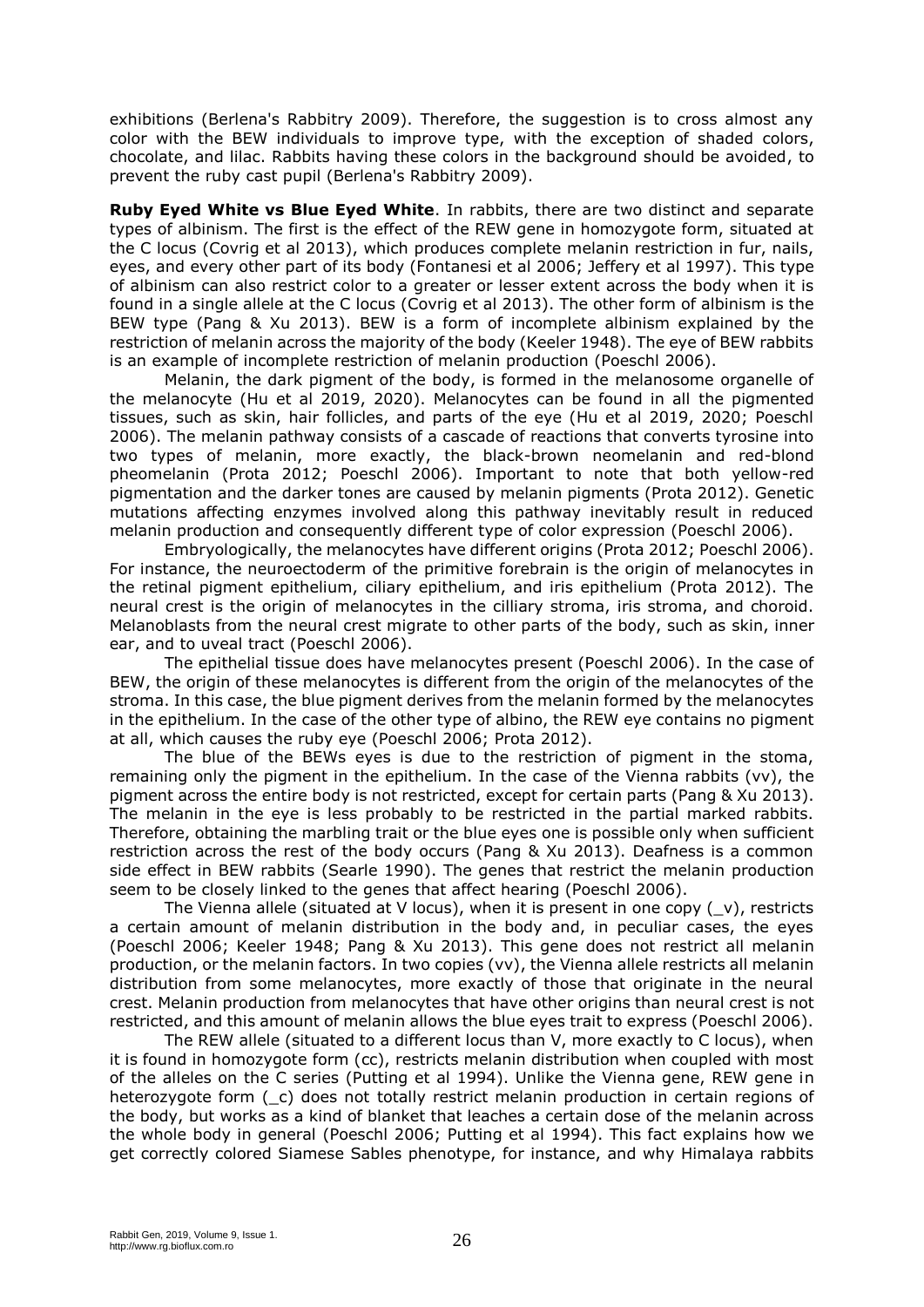(chc) and Chinchilla rabbits (chc) that carry the REW allele (c) tend to be washed out (Poeschl 2006; Petrescu-Mag & Botha 2018).

There is a misconception among the rabbit breeders that BEW individuals are "whiter" than REW individuals (Poeschl 2006; Berlena's Rabbitry 2009). The melanin restriction is complete in the REW rabbit due to the fact that every source of melanin is restricted (Andrews et al 2012). However, REW rabbits are not "whiter" than BEW rabbits, because the single source of melanin production in BEW individuals is in the primitive forebrain, in the neuroectoderm, with an effect only on the epithelium layer of the eye. Evidences on this can be clearly observed in a REW rabbit with only one Vienna allele (cc\_v). This rabbit does not present a "marbled" pattern of white on white, despite the fact that the Vienna gene would create white patches on the coat if it had been pigmented (Poeschl 2006; Berlena's Rabbitry 2009).

**Seizures, Epilepsy in BEW Rabbits**. There are rabbit breeders who pretend that seizures/epilepsy no longer exists in BEW populations (e.g. BEW Wienna Breed, BEW Netherland Dwarfs), having been bred out over time. However, Berlena's Rabbitry (2009) brings some contrary arguments. The scientist says that every single bloodline acquired when starting with BEW Netherland Dwarfs presented seizures/epilepsy. However, epilepsy seems to be reported also from other rabbit strains, not just the BEW ones (Botha et al 2014) and seizures can be artificially induced (Antonitis et al 1954).

**What Are the Most Important BEW Breeds?** According to European Standard, the most important BEW breeds are Vienna White, BEW Rex, BEW Netherland Dwarf and BEW Hermelin Dwarf (known also as Polish Dwarf).

**Vienna White Breed Description**. The body is cylindrical, equally wide at the front and back, with a symmetrical and well-rounded back line at the posterior side. The chest is well developed, the neck short, with a strong nape. The limbs are strong and of medium length. Females should be as goiterless as possible. In older ones, a small, properly formed goiter is allowed. The minimum weight is 3 kg, the normal weight 3.8 kg, the maximum weight 5 kg. The hair is of medium length (3 cm), uniform and with a very dense down. The ears are well covered with hair. The head is short, with a broad forehead and mandible and well-defined cheeks. The ears are fleshy, well rounded at the top. They stand upright and are proportional to the length of the body. The color is clean white and spreads evenly over the whole body, including the head and ears, without any deviation from the white color. The basic color is the same as the coating. The eye color is light blue and the claws are white (UGCPPAMR 2010) (Figure 1).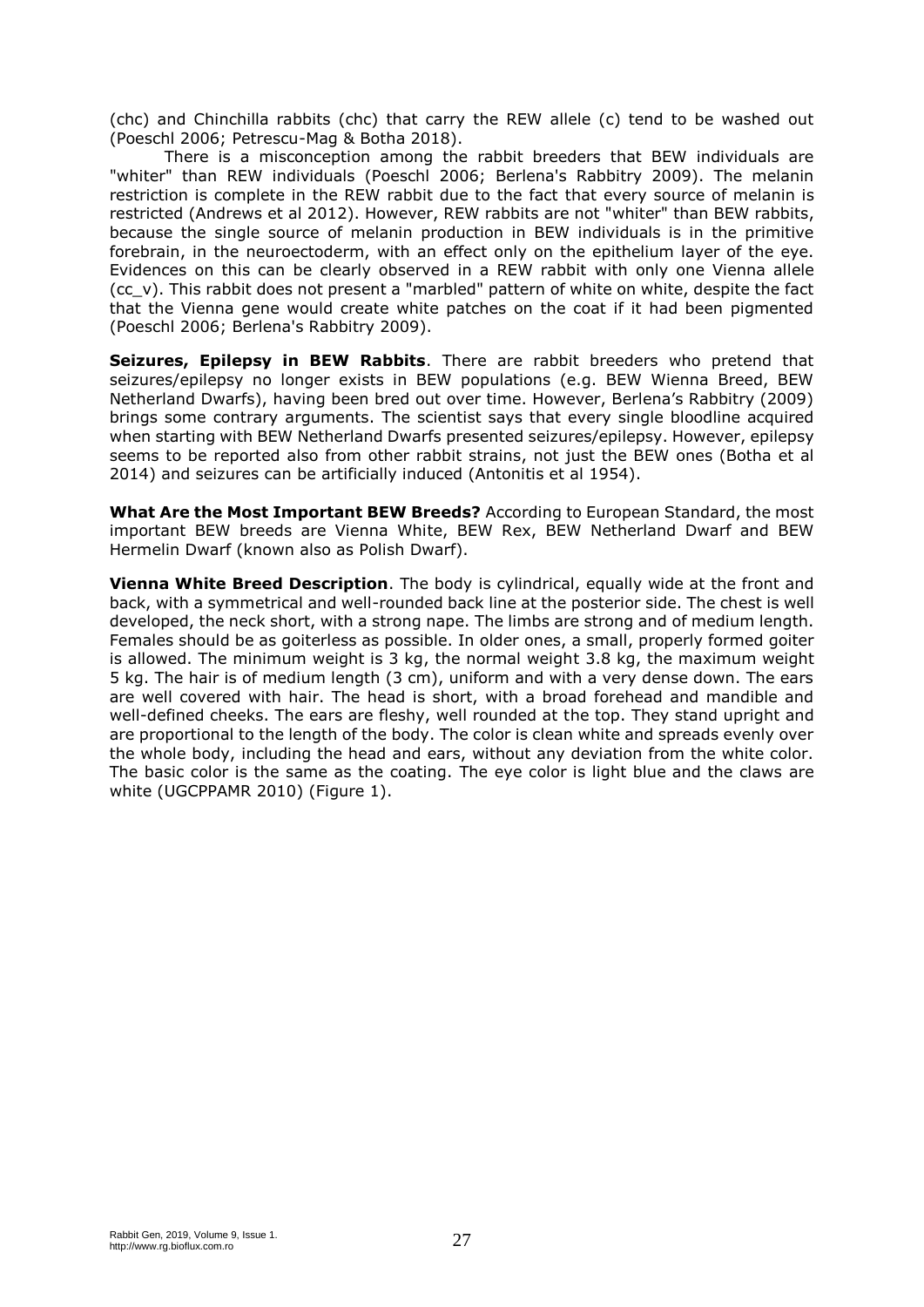

Figure 1. Vienna White Breed (source: Dorel Danciu, personal archive).

**BEW Rex (White Rex)**. Regarding the shape and body type of the breed, they are identical to those valid for all Rex breeds. The type corresponds to the Castor Rex type. The body is slightly elongated, the front and back are equally wide. The back line is symmetrical and has a well-rounded back. The limbs are straight, of medium length and strong. The neck is hardly visible at all. The head is straighter than in normal-haired breeds, but the forehead and snout are wide and the cheeks are well developed. The ears are upright, strong and fleshy. The length and width must be in harmony with the rest of the body, but due to the short hair, the animals appear longer than in the corresponding breeds with normal hair. The tail is worn straight. The constitution of the female is slightly finer than that of the male and is preferably without goiter. As with all Rex breeds, the White Rex allows females to have a small, properly formed goiter (UGCPPAMR 2010).

The minimum weight is 2.5 kg, the normal 3.4 kg and the maximum 4.75 kg (UGCPPAMR 2010). The hair is very thick, and the hair is in an almost vertical position. The hair in the middle of the back should be 17-20 mm long. The hairs must have sufficient elasticity, and must return to their original shape after disturbance. The ears are well covered with hair (UGCPPAMR 2010). Body hair should not be wavy or curly. The ends of the hairs can exceed the fluff by a maximum of 1 mm (UGCPPAMR 2010). The head must be representative of the rex type. The nose and forehead are wide, the cheeks well developed. The ears must fit the stuffed head, so they can be neither too long, nor too short (UGCPPAMR 2010). The exterior and base color must be pure white, without any deviation, uniform throughout the body, including the head and ears. The White Rex with blue eyes has light blue eyes and the claws are colorless (UGCPPAMR 2010) (see Figure 2).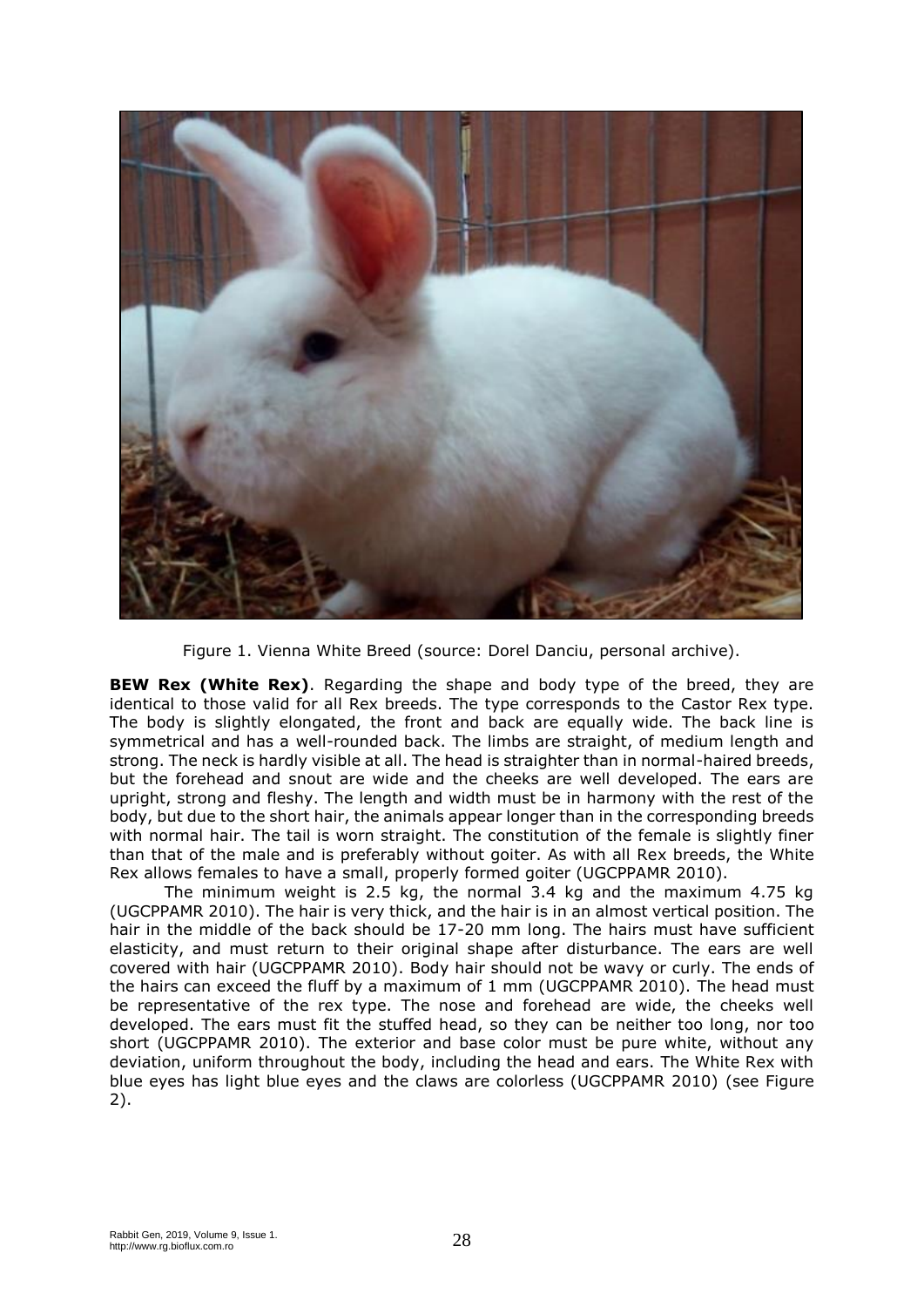

Figure 2. BEW Rex Breed (source: https://www.danddsbunnyhutch.com/minirex.htm).

**BEW Netherland Dwarf Lop**. The body is short, stocky, with a harmonious back line, broad shoulders, strong neck, but not visible, and a rounded pelvis. The chest is completely rounded. The limbs are short. The constitution of the female is slightly finer than that of the male and without goiter. The minimum weight is 1 kg, the normal weight is 1.4 kg, and the maximum weight is 2 kg.

The fur has uniform hair with dense down, the length of the hair being 2.5 cm. The ears are well covered with hair. The head is specific to the lop breed and must be equally well highlighted in both males and females. The head should be short, with a broad forehead, a wide snout, a curved (aquiline) nose. The cheeks are well developed. The eyes are blue and not deep in the head. The ears have beads at the base, and present a tubular shape. The ears are broad, fleshy, well rounded at the ends. The horizontal length of the ears is 24-28 cm. The body color is white to the white variety with blue eyes (UGCPPAMR 2010) (Figure 3).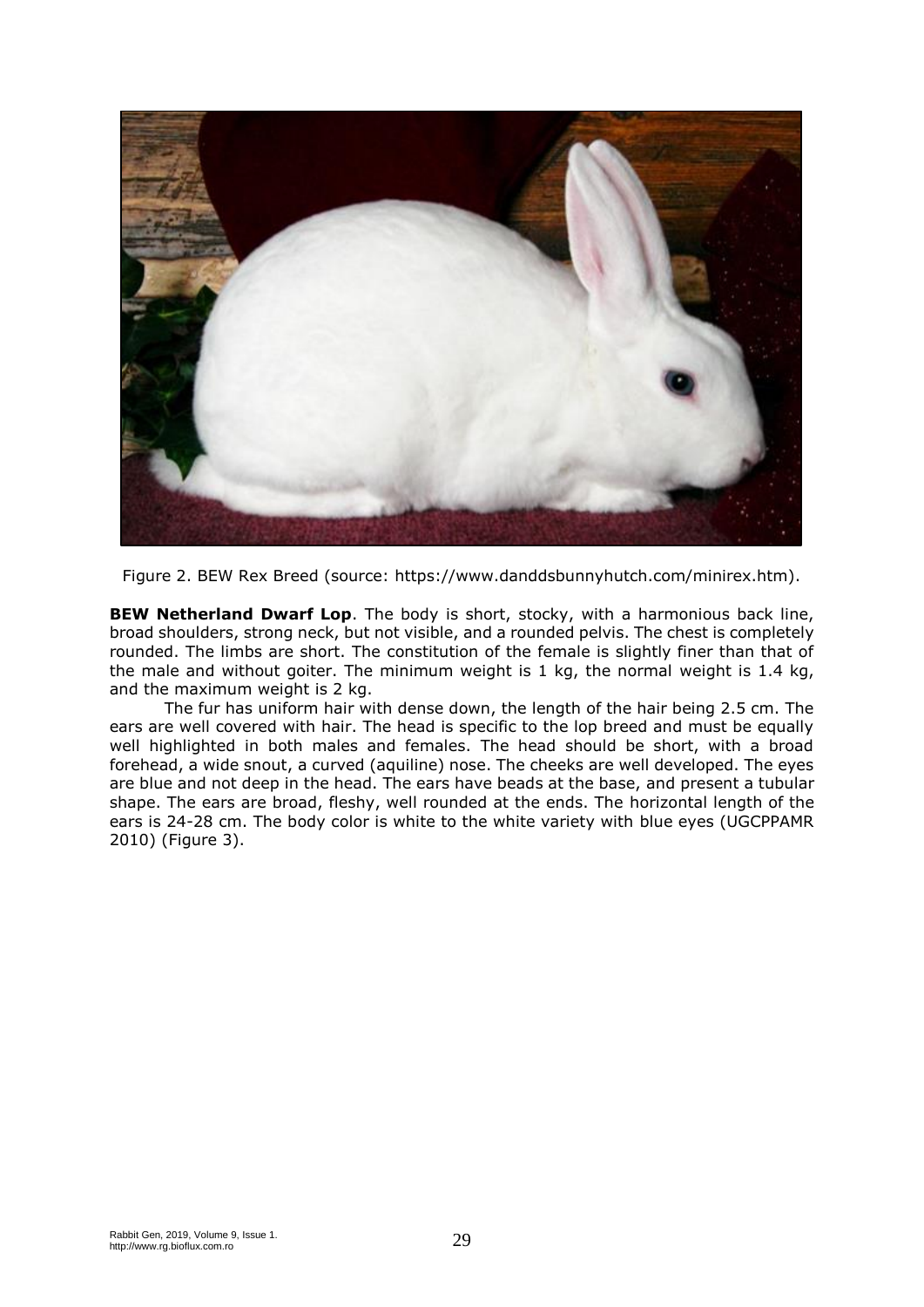

Figure 3. BEW Netherland Dwarf Lop Breed (source: Entente Européenne d'Aviculture et de Cuniculture 2003).

**BEW Hermelin Dwarf Breed (or Polish Breed)**. The body is thick and cylindrical, and the front and back are equally wide. The back line is symmetrical, well rounded at the back. The limbs are short. The tail is small and tightly tied to the body. The female does not differ from the male, except for the forehead width. The female is without a goiter. The minimum weight is 0.8 kg, the normal weight is 1.1 kg, and the maximum weight 1.5 kg. The hair is short (18-20 mm), thick, soft, without tips that grow over the fur. The size of the head is proportional to the size of the animal and stands out strongly. The head is short and thick, with a broad forehead and snout. The width of the forehead in the male is 5.5 cm, and in the female 5 cm. The head is tightly positioned on the body and the neck is not visible. The eyes are large and stand out strongly, but they are not exophthalmic. The ears are suitable for the dwarf shape, small, beautifully rounded, well covered with hair, so that the pink skin is not visible. Optimal is an ear length of up to 5.5 cm. The cover and base color is clean white with no yellowish or gray hues. The eyes of the white variety with blue eyes are light blue. The claws are colorless (UGCPPAMR 2010) (Figure 4).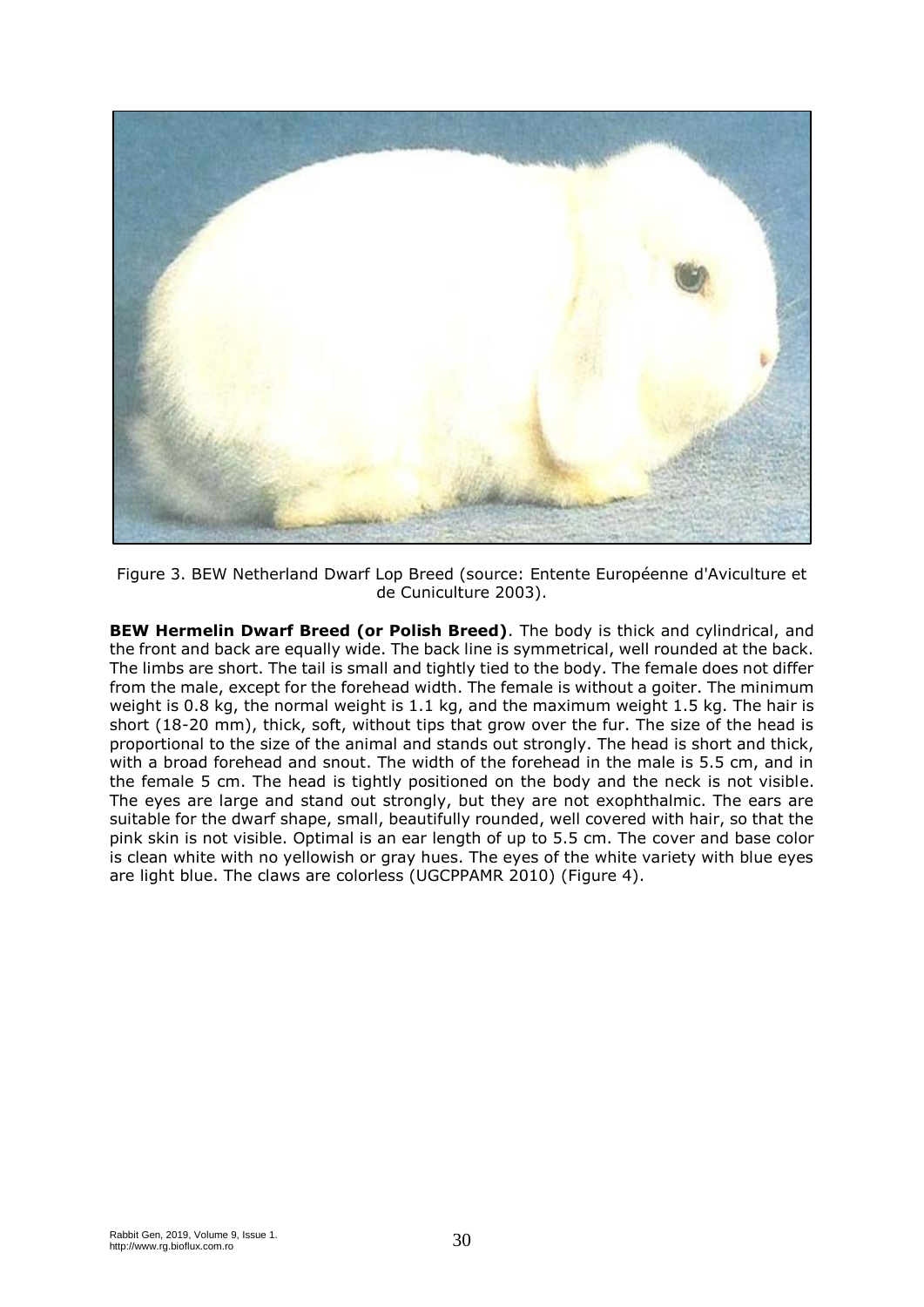

Figure 4. BEW Hermelin Dwarf Breed (Entente Européenne d'Aviculture et de Cuniculture, 2003).

**Conclusions**. The Vienna gene encodes the character that underlies the formation of several breeds and varieties of rabbits. Some of these breeds and varieties are important for meat production, others for experimental medicine, and some for comparative genetics. There are also breeds and varieties of show that express the BEW (Blue Eyed White) trait, which have become increasingly popular among rabbit breeders. Of these, we mention the Vienna White, BEW Rex, BEW Netherland Dwarf and BEW Hermelin Dwarf (known also as Polish Dwarf).

## **References**

- Andrews E. J., Ward B. C., Altman N. H., 2012 Spontaneous animal models of human disease: volume 2. American College of Laboratory Animal Medicine Series, Academic Press, New York, 344 p.
- Antonitis J. J., Crary D. D., Sawin P. B., Cohen C., 1954 Sound-induced seizures in rabbits. Journal of Heredity 45(6):279-284.
- Botha M., Petrescu-Mag I. V., Hettig A., 2014 Genetic disorders in domestic rabbits (Oryctolagus cuniculus). Rabbit Gen 4(1):7-47.
- Cieslak M., Reissmann M., Hofreiter M., Ludwig A., 2011 Colours of domestication. Biological reviews of the Cambridge Philosophical Society 86(4):855-899.
- Covrig I., Oroian I., Patrutoiu T. C., 2013 The C locus: rabbit genetics for full color development, chinchilla, seal, sable, pointed black and red-eyed full white. Rabbit Gen 3(1):23-32.
- Fontanesi L., Tazzoli M., Beretti F., Russo V., 2006 Mutations in the melanocortin 1 receptor (MC1R) gene are associated with coat colours in the domestic rabbit (Oryctolagus cuniculus). Animal Genetics 37(5):489-493.
- Hu S., Chen Y., Zhao B., Yang N., Chen S., Shen J., Wu X., 2020 KIT is involved in melanocyte proliferation, apoptosis and melanogenesis in the Rex Rabbit. PeerJ 8:e9402, 16 p.